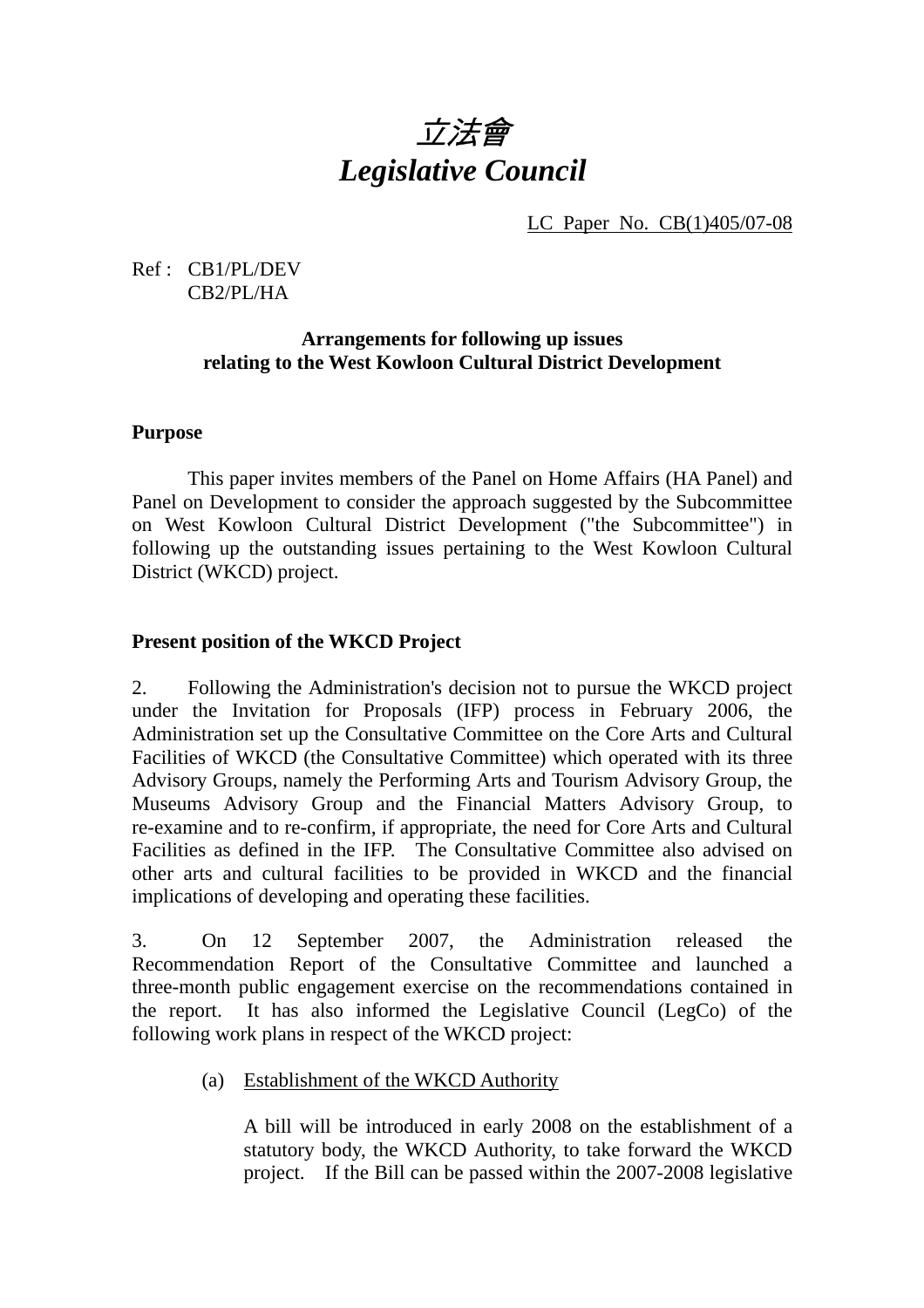session, the statutory body will be set up immediately upon the enactment of the Bill. The Administration aims to consult LegCo on the major contents and proposals of the Bill in late November 2007 prior to the introduction of the Bill.

(b) Town Planning Work

 Proposals to amend the draft South West Kowloon Outline Zoning Plan to incorporate the development parameters for the WKCD project area, including the development mix, will be made in early 2008. The statutory plan-making process is expected to be completed by the end of 2008. The WKCD Authority would need to submit a Master Layout Plan to the Town Planning Board for approval in accordance with the development restrictions on the Outline Zoning Plan. The Master Layout Plan will set out, among other things, the detailed disposition of various land uses within WKCD.

(c) Cultural software development

 As WKCD is a major strategic investment to promote the long-term development of the arts and culture in Hong Kong, the Administration will consult LegCo on the measures to strengthen the cultural software for the purpose of realizing the vision and objectives of WKCD. These measures should aim to nurture audiences, facilitate arts creation, and foster the development of cultural and creative industries and cultural tourism. The infrastructure to implement some of these measures, such as training for arts professionals and venue partnership, may have to be provided through the development of the core facilities in WKCD; the Master Layout Plan of which will be submitted to the Town Planning Board after the WKCD Authority has been set up in 2008.

(d) Funding arrangements

 The Administration plans to submit funding approvals to the Finance Committee towards the end of the 2007-2008 legislative session for an upfront endowment of about \$19 billion to the WKCD Authority for developing and operating WKCD, as well as a provision for the establishment and running of an interim **M+** (Museum Plus). The interim **M**+ will be a platform for training professional staff and providing art education for the public.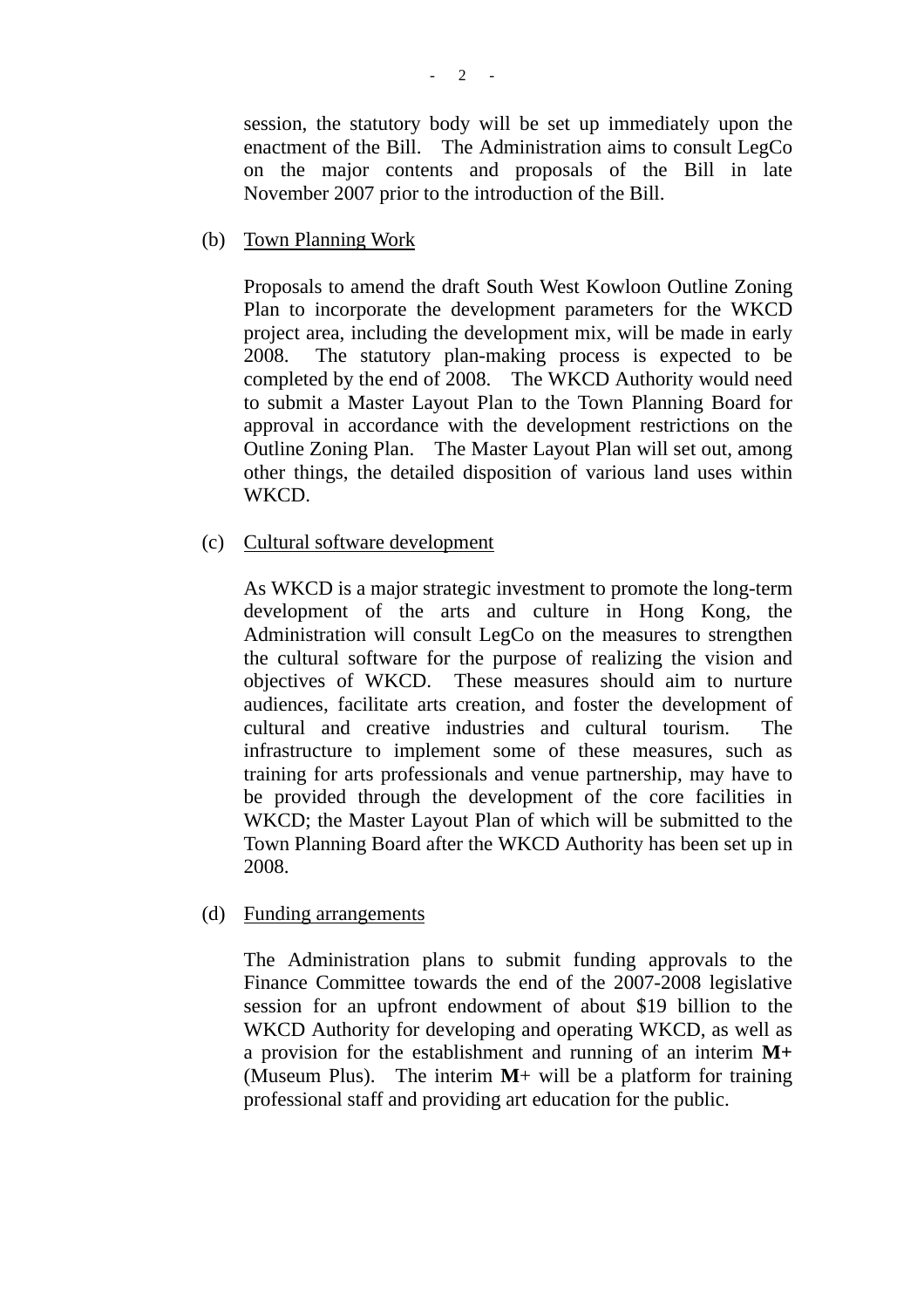# **Monitoring the WKCD project by LegCo committees**

#### Establishment of a Subcommittee under the House Committee

4. Before the Subcommittee was established, matters relating to the planning and implementation of the WKCD project had been followed up by the Panel on Planning, Lands and Works (now renamed as "Panel on Development") and the HA Panel. The two Panels had held a number of meetings, including joint meetings, to examine different aspects of the subject, with the former focusing on the planning and land use issues and the latter on arts and culture.

5. As issues pertinent to the WKCD project straddled a number of policy areas including culture and arts, planning and lands, environment and public finance, etc., the House Committee set up a subcommittee on 21 January 2005 to study issues relating to the development of WKCD. Members agreed at the meeting that to avoid duplication of efforts and resources, the WKCD project should be followed up by the subcommittee. The relevant extract of the minutes of the House Committee meeting is in **Appendix I**. The terms of reference of the Subcommittee **(Appendix II)** were noted by the House Committee on 18 February 2005. All matters relating to WKCD have since been handled by the Subcommittee. Both the Secretary for Housing, Planning and Lands (who was then in charge of the WKCD project) and the Secretary for Home Affairs (SHA) (who was responsible for cultural policies) attended meetings of the Subcommittee until quite recently when the Administration advised the Subcommittee that SHA had taken up the co-ordination of the WKCD project within the Administration. The Subcommittee submitted two reports to the House Committee on its Phase I and Phase II studies on 6 July 2005 and 6 January 2006 respectively. On 8 February 2006, the Council endorsed the two reports of the Subcommittee.

6 Following the establishment of the Consultative Committee, the Subcommittee continued to monitor the work of the Consultative Committee and its three Advisory Groups. On 9 March 2007, the Subcommittee submitted a progress report to the House Committee. After the Recommendation Report of the Consultative Committee was released on 12 September 2007, the Subcommittee held four meetings to discuss with the Administration and to receive views from interested parties from different sectors in the community. A total of 48 deputations presented views to the Subcommittee.

# Recent development

7. At one of the recent meetings of the Subcommittee, SHA suggested that matters relating to the development of cultural software should more appropriately be handled by the HA Panel. The HA Panel scheduled a meeting on 9 November 2007 to discuss with the Administration measures to strengthen the development of cultural software and humanware in Hong Kong in the light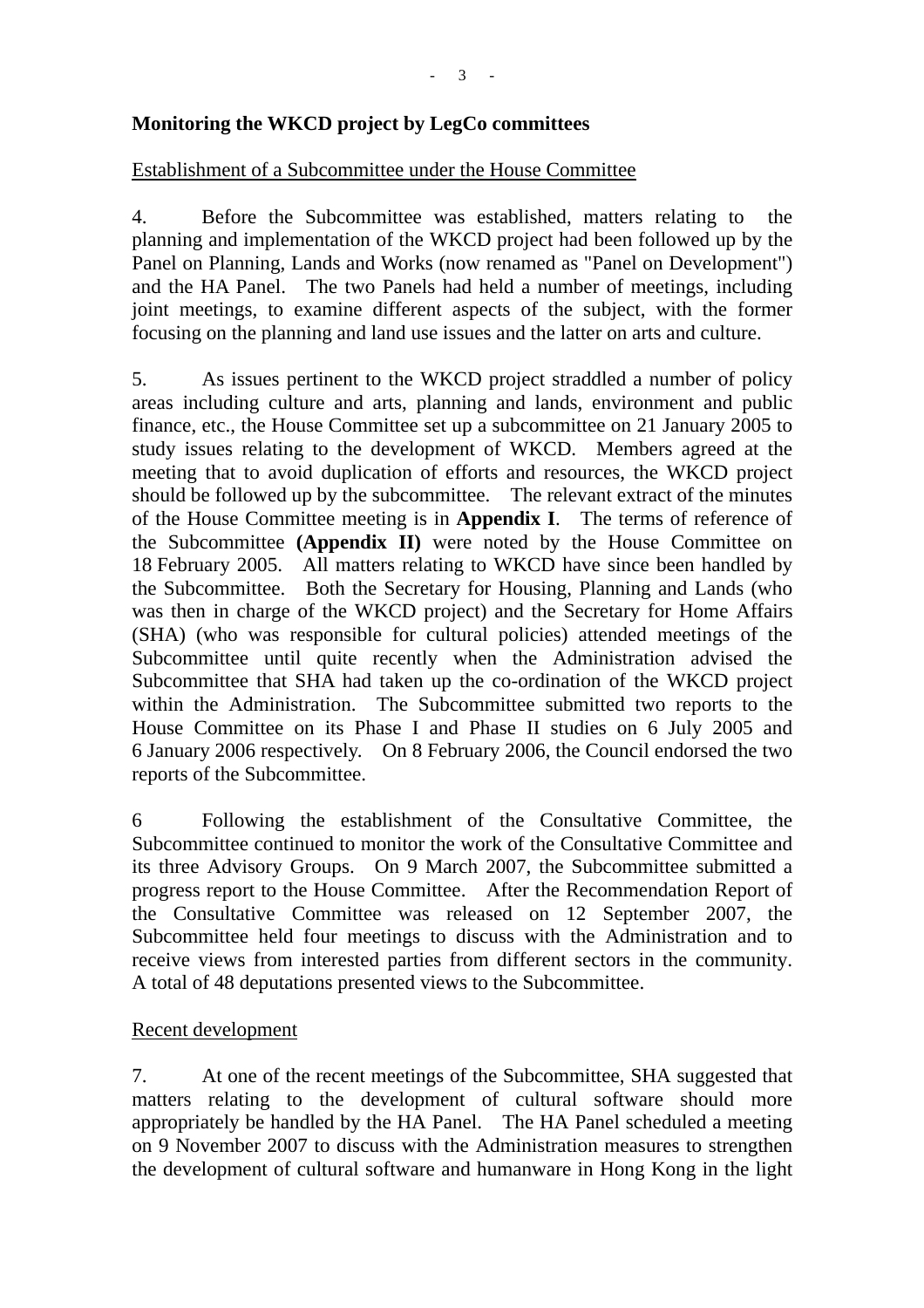of the vision and objectives of the WKCD project. Members of the Subcommittee were invited to attend that meeting. However, the discussion was deferred to 14 December 2007 due to the overrun of other discussion items at the meeting.

8. In light of the recent development, the chairmen and deputy chairmen of the three relevant committees, i.e. the HA Panel, the Panel on Development and the Subcommittee, had an informal discussion and took stock of the outstanding issues pertinent to the WKCD project. It was agreed that the three committees would separately consider what would be the most effective manner to follow up these issues having regard to the terms of reference of the three committees **(Appendices II to IV)** and the decision of the House Committee on 21 January 2005, as well as the Government's timeframe in taking forward the WKCD project, with a view to coming up with an arrangement which would avoid duplication of efforts and resources.

# The way forward

9. The Government will finalize its proposals on some of the important aspects of the WKCD project within the next few months. They are strategic elements of WKCD including the development parameters for the WKCD site, the composition and functions of the WKCD Authority, and the financing approach for the project. It is contemplated that Members would like to have discussion with the Government so that they and members of the public would be able to express their views on these matters for Government's consideration well ahead of the finalization of the proposals. To facilitate discussion by the three committees, a checklist of the outstanding issues pertaining to WKCD is provided at **Appendix V**.

10. At its meeting on 29 November 2007, the Subcommittee discussed the manner the outstanding issues pertinent to the WKCD project should be followed up in order to fulfil the Subcommittee's functions and having regard to the terms of reference of other committees of the Council. The Subcommittee agreed to adopt the following approaches --

- (a) Issues which are directly related to the planning and implementation of the WKCD project, such as planning and funding issues, should continue to be followed up by the Subcommittee. Should wider planning issues arise during the discussions of the Subcommittee, the Subcommittee should consult the Panel on Development on the way to discuss the issues;
- (b) Issues on cultural policy, cultural software development and general management of cultural facilities which may or may not be related to the WKCD project but need to be tackled from a broader perspective should be followed up by the HA Panel. Where such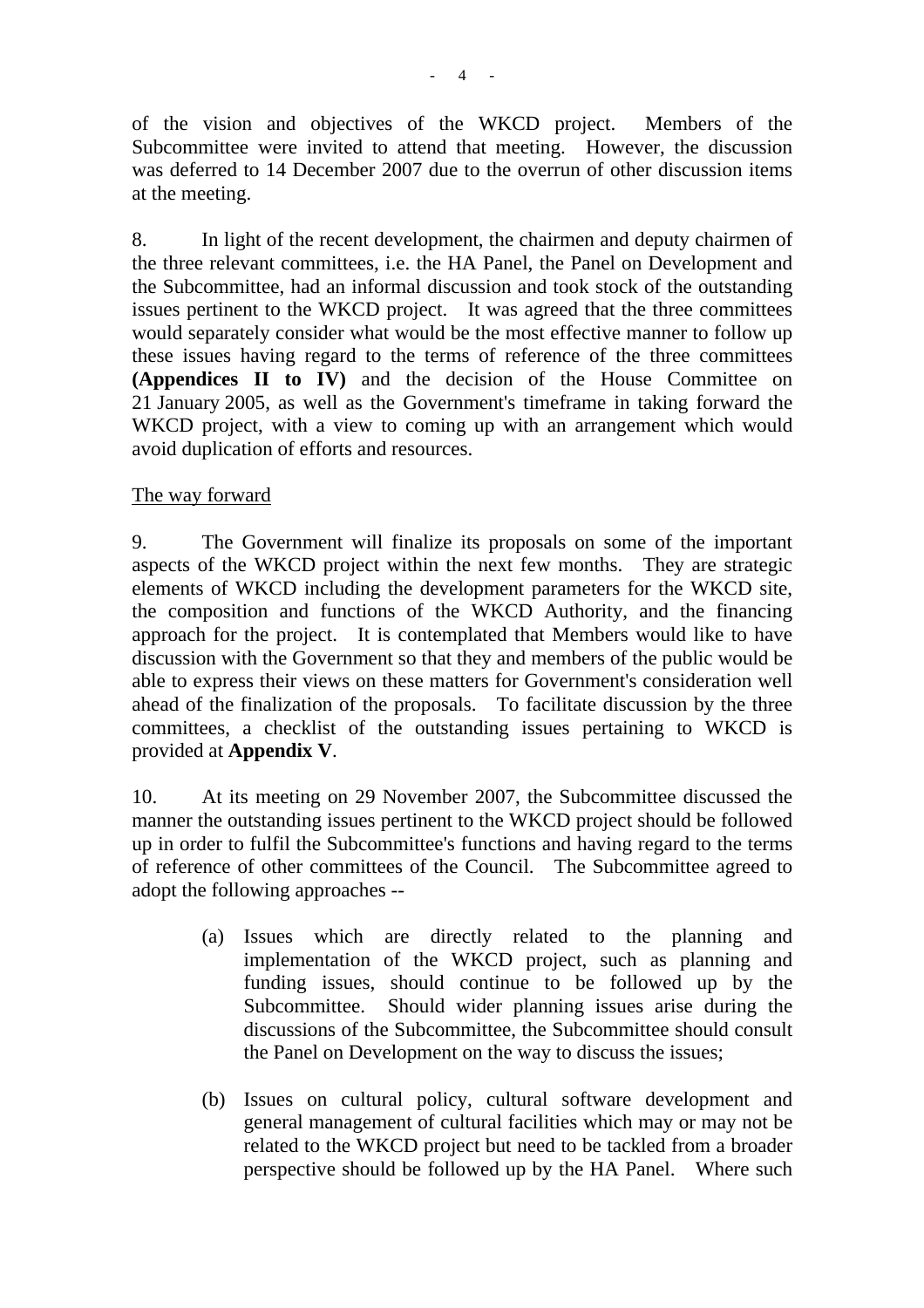issues have a direct bearing on the planning or financing of the arts and cultural facilities in WKCD, the HA Panel should consult the Subcommittee on the way to discuss the issues;

- (c) Issues which fall directly within the remit of the WKCD Authority, including its functions, membership, mode of operation, financing arrangement, etc., will be taken up by the Subcommittee. However, if a Bills Committee is formed after the relevant Bill is introduced, the study of the Bill will be taken up by the relevant Bills Committee;
- (d) In line with the normal practice of Panels, members of other committees should be invited to join the discussions on issues which may have a connection with the subject matters within the terms of reference of these other committees; and
- (e) In cases of doubt when deciding the way to deal with an issue which straddles more than one committee, reference would be made to the agreement reached by members of the House Committee as referred to in paragraph 5 above.

#### **Advice sought**

11. Members are invited to consider the approaches suggested in paragraph 10.

Council Business Division 1 Legislative Council Secretariat 7 December 2007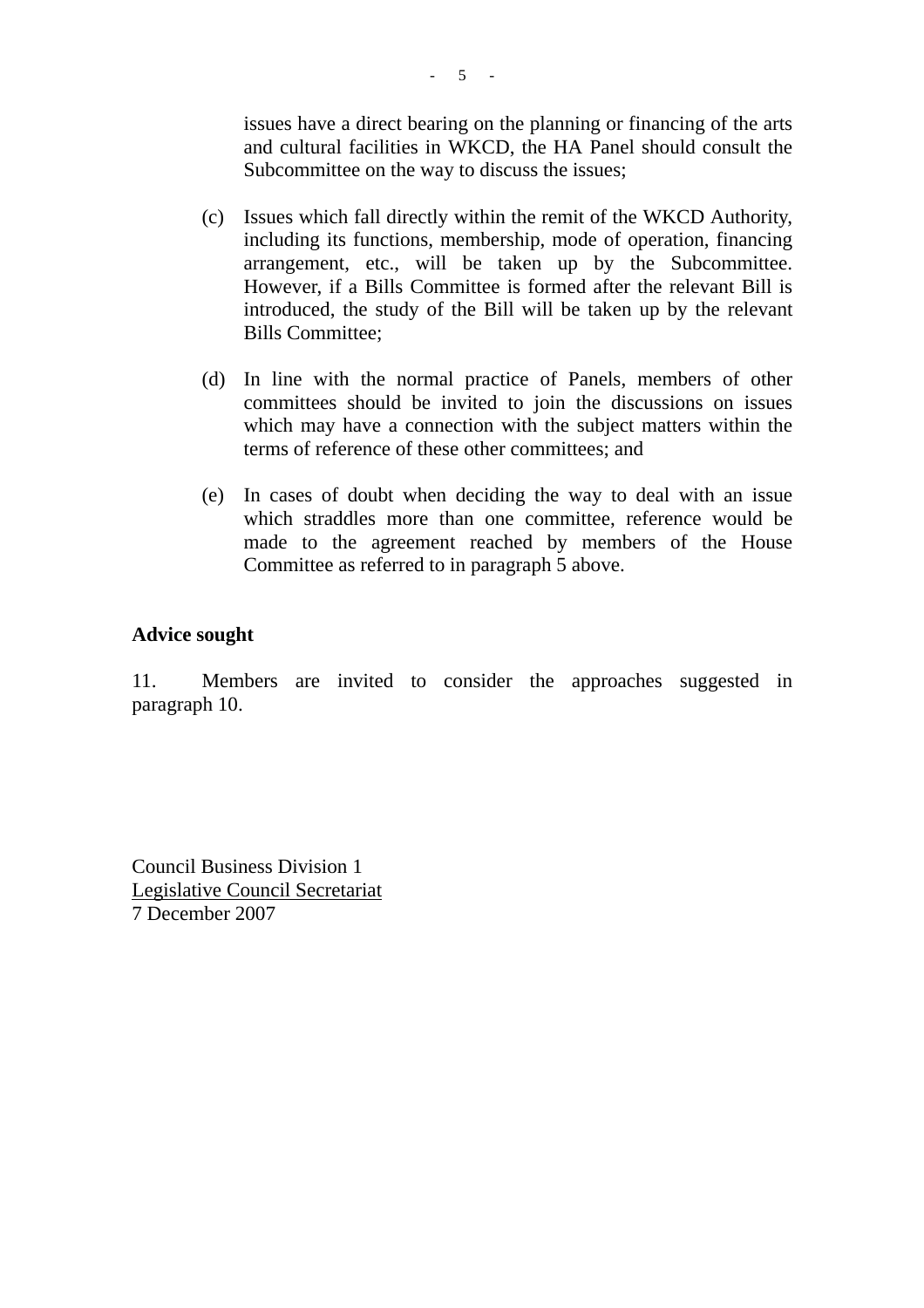#### **Appendix I**

#### **Extract of the minutes of the House Committee meeting on 21 January 2005**

\* \* \* \* \* \*

#### **VIII. Proposal to set up a subcommittee under the House Committee to follow up the West Kowloon Cultural District project**

*(Letter dated 15 January 2005 from Hon Alan LEONG Kah-kit to the Chairman of the House Committee (LC Paper No. CB(2) 705/04-05(02))* 

58. Mr Alan LEONG said that Members should closely monitor the development of the WKCD project. As the project straddled the policy areas of culture and arts, planning and lands, environment and finance, a subcommittee should be set up under the House Committee to enable Members to follow up the project in a more efficient and transparent manner.

59. Mr LEE Wing-tat said that Members belonging to DP supported Mr LEONG's proposal. Given the scale of the WKCD project and the fact that it straddled the policy areas of more than two Panels, it should be followed up by a subcommittee under the House Committee. Mr LEE added that Mr LAU Wong-fat, Chairman of the Panel on Planning, Lands and Works, had told him that he had no objection to the setting up of a subcommittee under the House Committee to follow up the WKCD project.

60. Dr YEUNG Sum said that although some Members had earlier expressed concern about setting up too many subcommittees under the House Committee, he considered that such subcommittees should be set up if there was a need to do so. He expressed support for Mr LEONG's proposal.

61. Mr Abraham SHEK said that Members belonging to The Alliance supported Mr LEONG's proposal.

62. Mr Timothy FOK said that the culture and sports sectors supported Mr LEONG's proposal.

63. Mr LAU Kong-wah supported Mr LEONG's proposal. Mr LAU said that the subcommittee, if formed, should give constructive views on the WKCD project.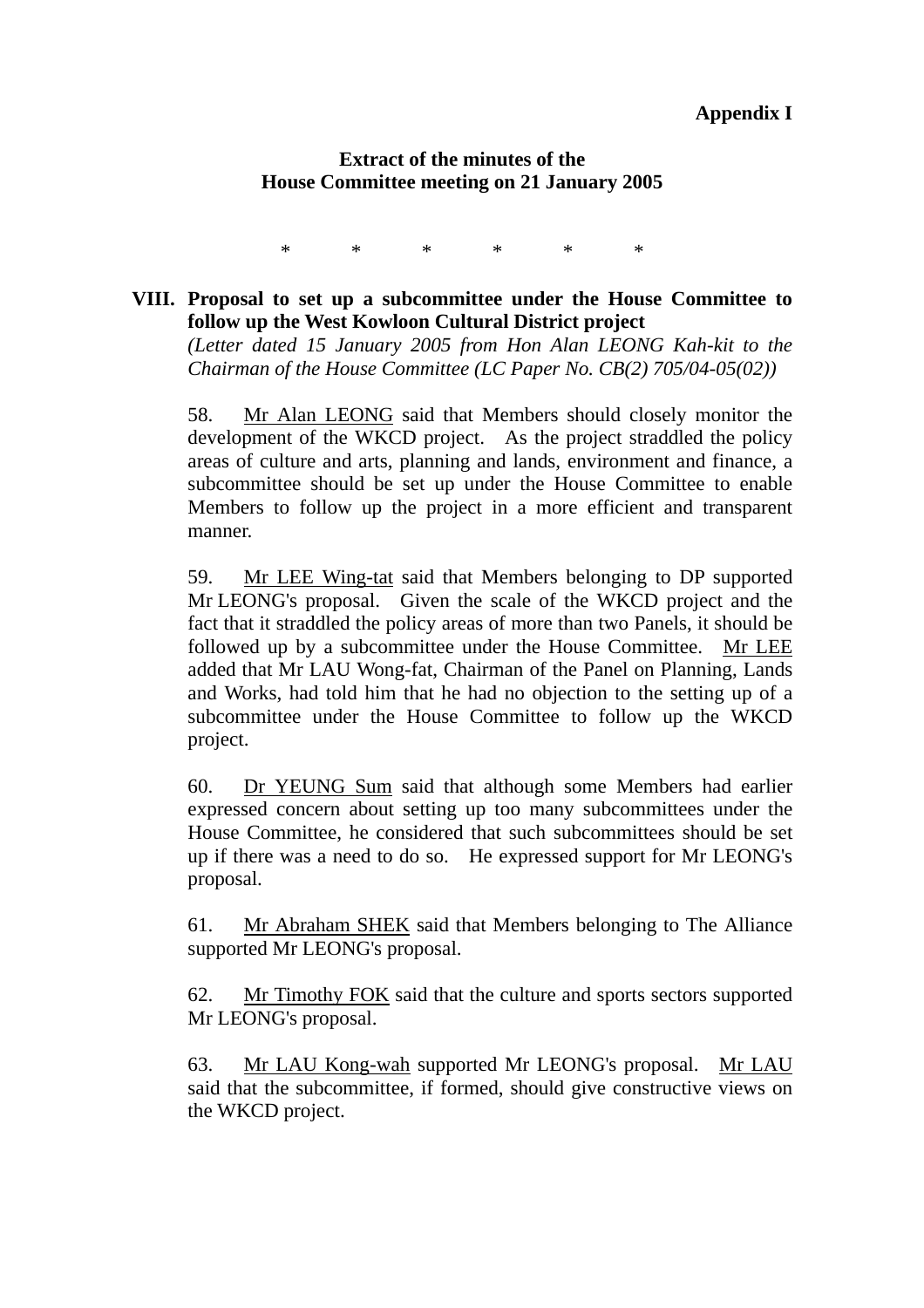64. Mrs Selina CHOW said that while Members belonging to the Liberal Party considered that the WKCD project should be followed up by the relevant Panels holding joint meetings, they had no strong views about Mr LEONG's proposal. They hoped that the setting up of subcommittees under the House Committee could be avoided as far as possible, as it would add pressure on Members' time and the work of the LegCo Secretariat.

65. The Chairman proposed that a subcommittee be set up under the House Committee to follow up the WKCD project. Members agreed. The following Members agreed to join: Mr James TIEN, Mr Albert HO, Ir Dr Raymond HO, Ms Margaret NG, Mrs Selina CHOW, Mr James TO, Mr CHAN Kam-lam, Miss CHOY So-yuk, Mr Timothy FOK, Mr Abraham SHEK, Mr Tommy CHEUNG, Mr LEE Wing-tat, Mr Alan LEONG, Mr Ronny TONG, Mr CHIM Pui-chung, Mr Patrick LAU (as advised by Mr Abraham SHEK) and Mr Albert CHENG.

66. The Chairman said that the Panel on Planning, Lands and Works would hold a meeting on 31 January 2005 to listen to the views of deputations on the WKCD project. She added that the project should not be followed up by the Panel and the subcommittee in parallel.

67. Mr Abraham SHEK and Mr James TIEN said that to avoid duplication of efforts and resources, the project should be followed up by the subcommittee under the House Committee, and not the Panel. Members agreed.

68. The Chairman said that the existing rules of the Council did not provide for the formation of a subcommittee under two or more Panels. However, Members could consider moving a motion in Council to enable a subcommittee to be set up under two or more Panels, if necessary.

69. Ms Margaret NG said that any committee system would evolve and develop over time. As there were more issues which straddled the policy areas of two or more Panels, it was necessary to set up more subcommittees under the House Committee to follow up these issues.

70. Mr LEE Cheuk-yan said that Members should consider whether the Rules of Procedure and House Rules should be amended to allow a subcommittee to be set up under two or more Panels.

71. The Chairman proposed that the Committee on Rules of Procedure be requested to study the matter, and make recommendations for the House Committee's consideration in due course. Members agreed.

\* \* \* \* \* \*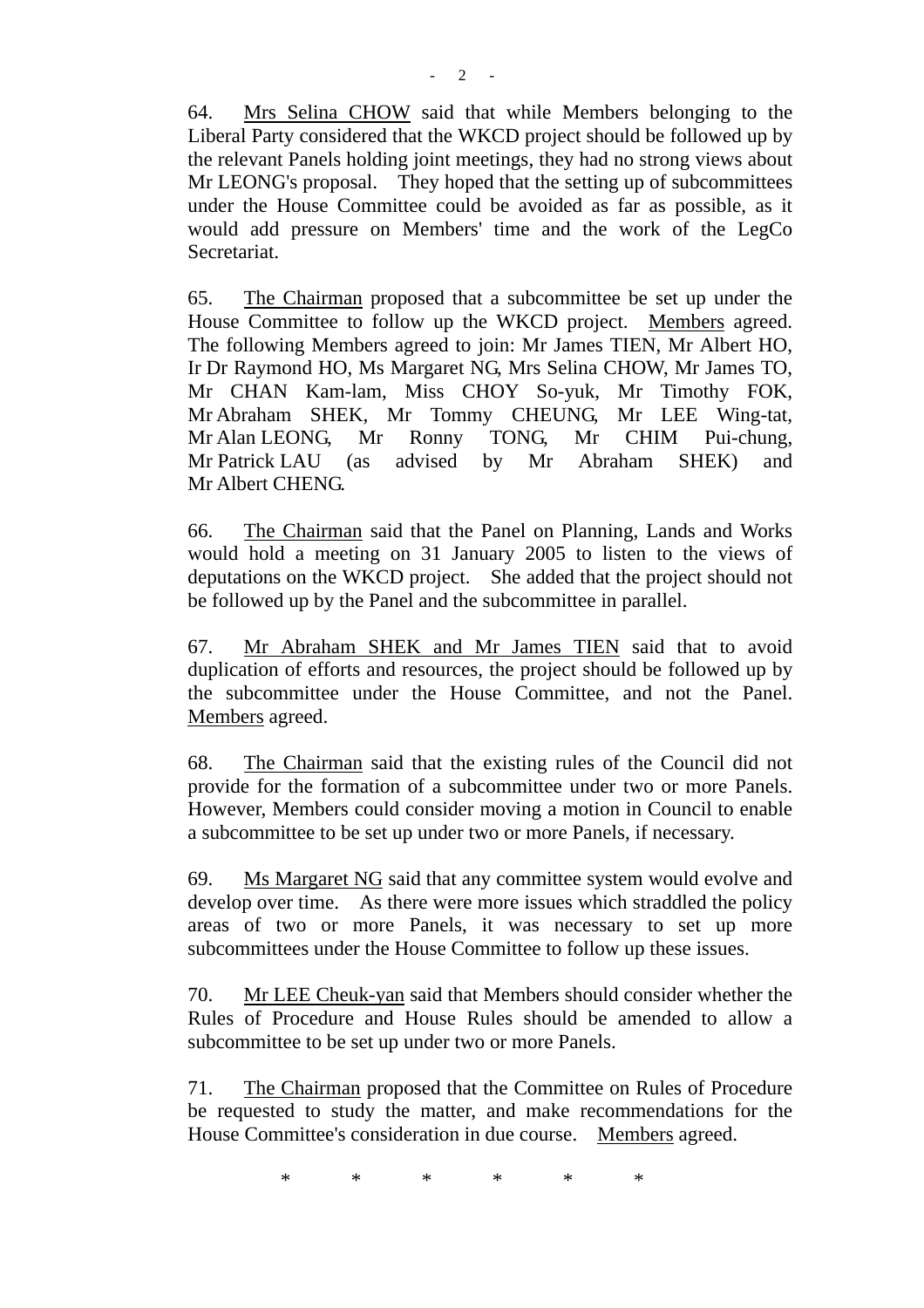# **Appendix II**

# **Subcommittee on West Kowloon Cultural District Development**

#### **Terms of Reference**

To study and follow up issues relating to the development of West Kowloon Cultural District including its interface with arts and cultural development, land use and planning, environmental considerations, financing implications and arrangements, and other related matters.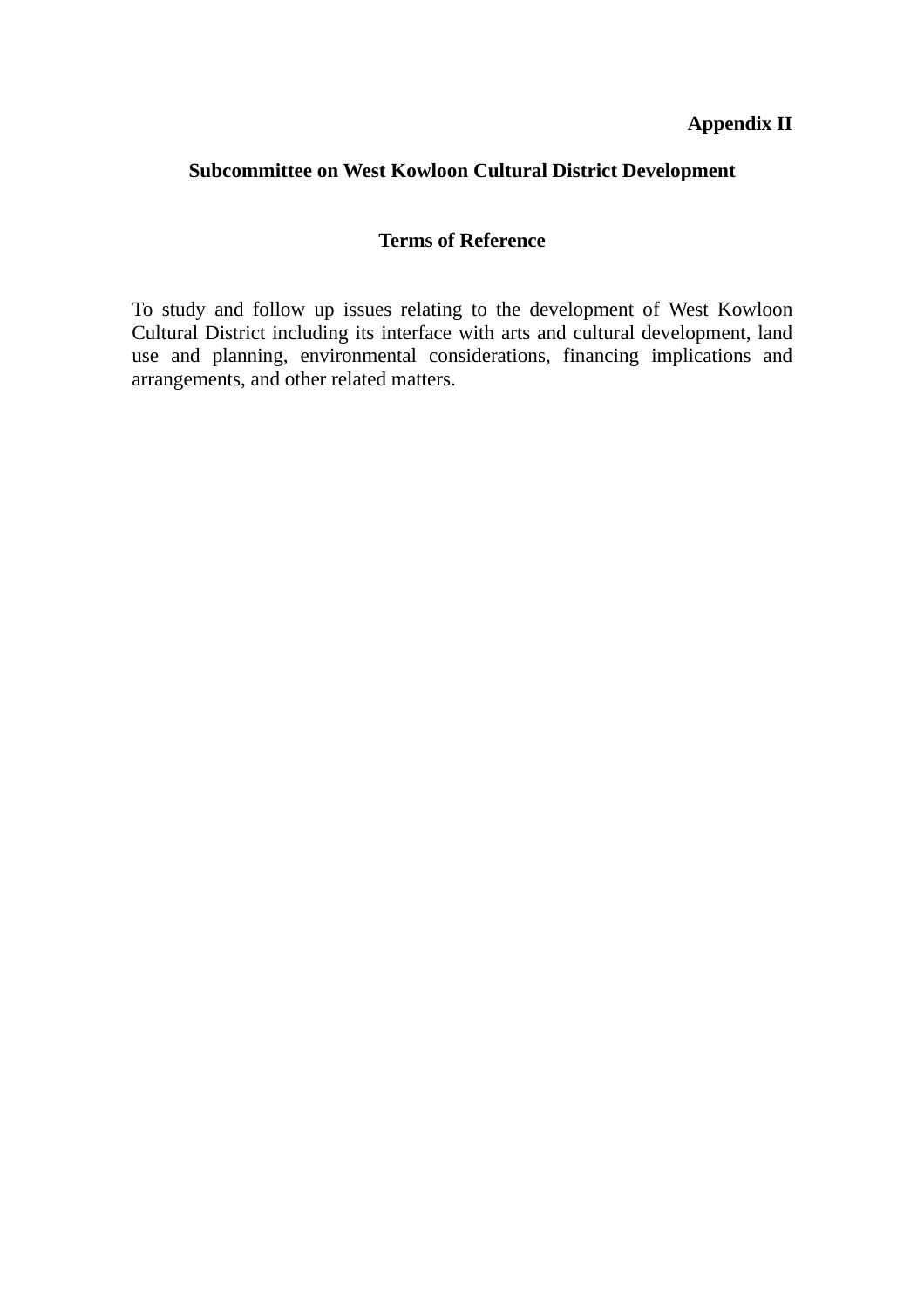# **Appendix III**

#### **Panel on Development**

#### **Terms of Reference**

- 1. To monitor and examine Government policies and issues of public concern relating to lands, buildings, planning, water supply, Public Works Programme and other works matters.
- 2. To provide a forum for the exchange and dissemination of views on the above policy matters.
- 3. To receive briefings and to formulate views on any major legislative or financial proposals in respect of the above policy areas prior to their formal introduction to the Council or Finance Committee.
- 4. To monitor and examine, to the extent it considers necessary, the above policy matters referred to it by a member of the Panel or by the House Committee.
- 5. To make reports to the Council or to the House Committee as required by the Rules of Procedure.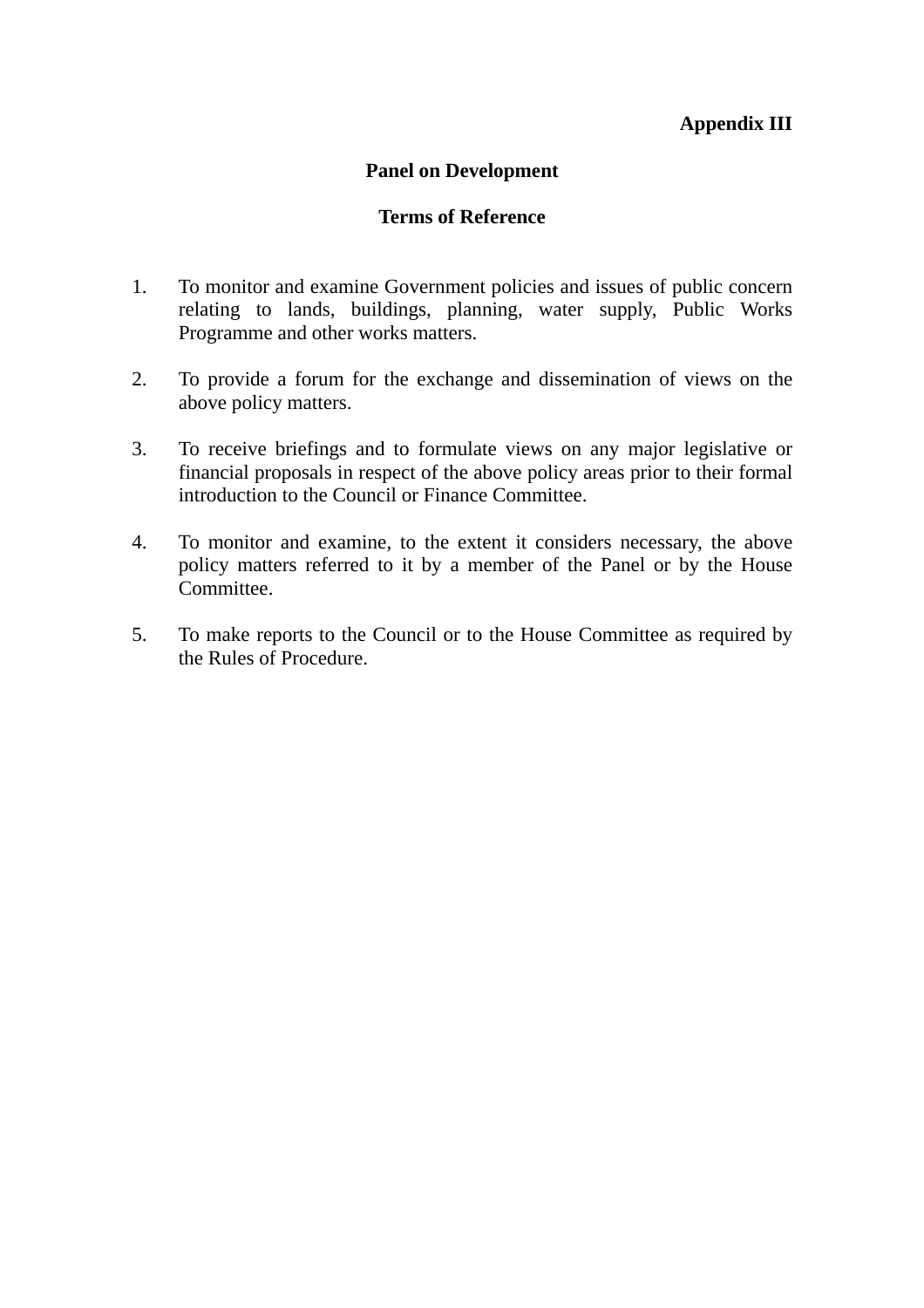# **Appendix IV**

#### **Panel on Home Affairs**

#### **Terms of Reference**

- 1. To monitor and examine Government policies and issues of public concern relating to district, community and rural matters, human rights, civic education, data protection, press freedom, building management, youth and women matters, the provision of leisure and cultural services, development of arts and culture, public entertainment, sport and recreation, and heritage conservation.
- 2. To provide a forum for the exchange and dissemination of views on the above policy matters.
- 3. To receive briefings and to formulate views on any major legislative or financial proposals in respect of the above policy areas prior to their formal introduction to the Council or Finance Committee.
- 4. To monitor and examine, to the extent it considers necessary, the above policy matters referred to it by a member of the Panel or by the House Committee.
- 5. To make reports to the Council or to the House Committee as required by the Rules of Procedure.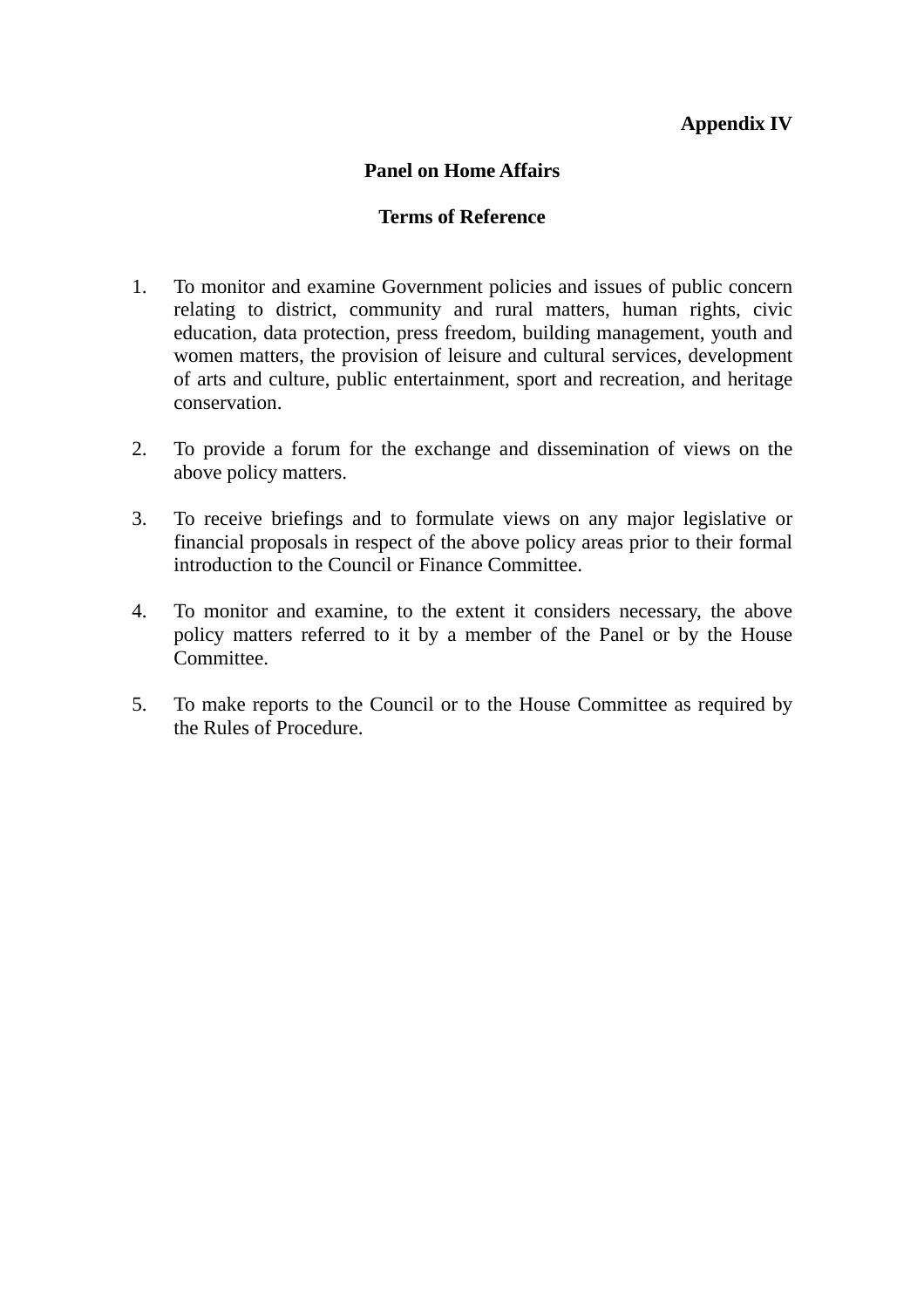# **Appendix V**

# **Subcommittee on West Kowloon Cultural District Development**

# **Checklist of outstanding issues**

#### **A. Cultural policy and software development**

- (i) the need or otherwise for a high-level body for strategy planning and coordination for arts and cultural development in Hong Kong;
- (ii) funding and support for performing arts groups;
- (iii) nurturing art talents;
- (iv) development of "flagship" local performing art groups;
- (v) arts education at school and community levels;
- (vi) manpower planning, training and development for arts-related professionals at management, operation and supporting levels;
- (vii) establishment of networks and platforms for cultural exchange and cooperation with other jurisdictions; and
- (viii) development and promotion of creative industries.

#### **B. Provision of arts and cultural facilities**

- (i) justifiability of the arts and cultural facilities in the West Kowloon Cultural District (WKCD) as recommended by the Consultative Committee;
- (ii) recommended phasing of facility development in WKCD;
- (iii) relationship between the cultural venues in WKCD and the existing cultural venues;
- (iv) management mode for existing and future cultural venues;
- (v) creating and maintaining community-based alternative art space outside WKCD for artists' creations; and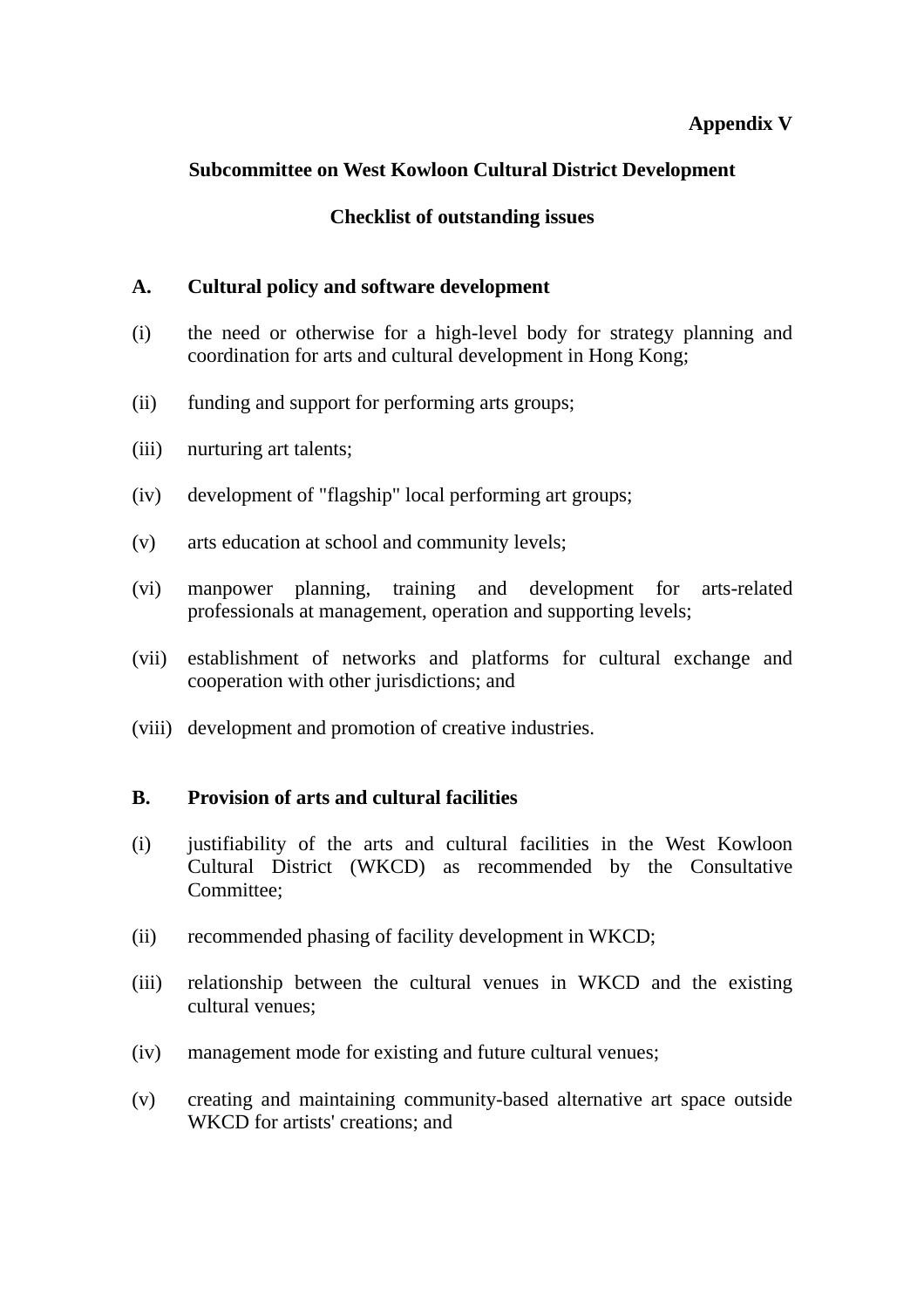(vi) Administration's planned consultation with the Subcommittee on the funding proposal for the establishment and running of an interim **Museum Plus**.

#### **C. Planning issues**

- (i) development mix in WKCD;
- (ii) development parameters for WKCD;
- (iii) revitalization of neighbouring old districts;
- (iv) accessibility from and connectivity with other districts;
- (v) planning process (Kai Tak process Vs the 2-stage process contemplated by the Administration); and
- (vi) respective roles of Government, WKCD Authority, Town Planning Board.

#### **D. Establishment of WKCD Authority**

- (i) functions, powers and composition (in particular whether certain members should be nominated by relevant sectors) of the WKCD Authority;
- (ii) its relationship with other public bodies responsible for policy and funding matters on art and culture;
- (iii) legislative process (in particular the basis for public consultation); and
- (iv) interim arrangements (e.g. setting up a provisional body to take up preparatory work).

#### **E. Financing approach for implementing WKCD**

- (i) whether there is consensus on the approach recommended by the Consultative Committee and its underlying principles: one-off endowment for capital costs and operating deficit to be met by rental income from retail, dining and entertainment facilities;
- (ii) monitoring by the Legislative Council: one-off appropriation by the Finance Committee or appropriation in phases; and